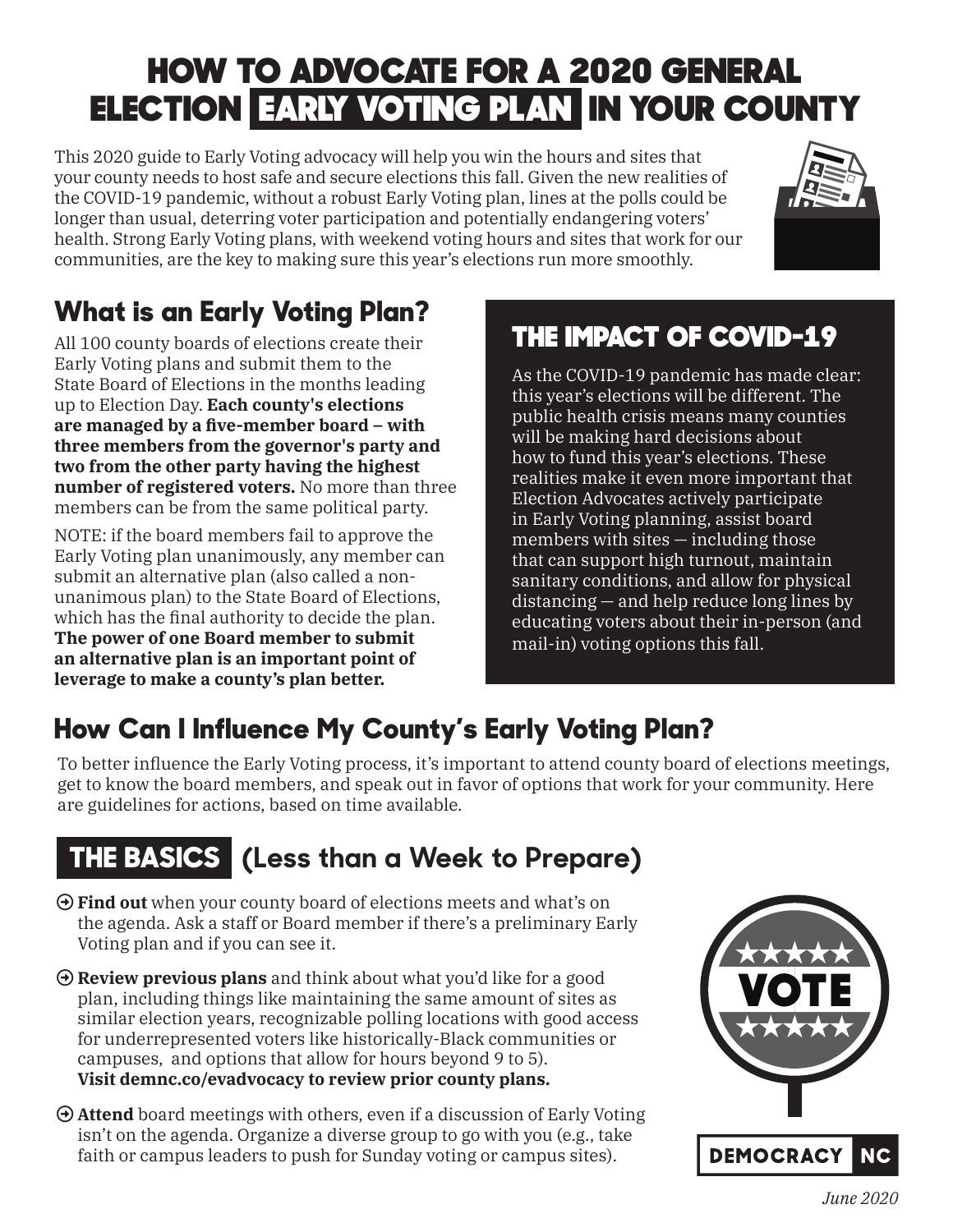- **Speak out** about the importance of things like weekend voting hours, especially if the county had weekend options like Sunday voting before. Advocate for additional hours or sites only if you are confident they will be used, since poor use can set a bad precedent and make it harder to advocate for more in the future. If you have more time (below), see "ask for help" for ways to get valuable information on what's likely to be used.
- **Take notes** about the discussion. Pay special attention to anything you hear about Early Voting plans, Early Voting locations, or combining precincts. Tell others what you learned **(see online report form at demnc.co/evreportform or printable, faxable report form below).**

## **THE ADVANCED (If You Have More Time)**

- **Gather intelligence:** Contact one of the members of the county board of elections, or the executive director, or another staff member with whom you have the best relationship. Ask them (1) what preliminary plans exist for Early Voting sites; (2) what is the schedule and process for making a decision; (3) will they consider or support opening some Early Voting centers on a Sunday afternoon during the Early Voting period; and (4) what might persuade them to open sites for extended Saturday hours and on Sunday.
- **Organize:** Share this intelligence with supporters, friendly community groups, and your other allies. What do you think about the preliminary plan or plans in previous midterm elections? (See the "Review previous plans" section for links to those plans.) Develop a goal for a good plan for locations, days, and hours. Conduct a campaign to win your goal like you would for other issues. Consider holding a meeting with each Board member and a diverse group of your allies in support of this plan. Ask if key members would be willing to submit a non-unanimous plan with better options if other members don't agree.
- $\Theta$  Follow the process: County boards of elections are required to announce their meetings and agenda, including any discussion or vote regarding the Early Voting plan. The meeting should be open to the public. Ask the staff to include you on the email or media list for all notices of meetings. By the time of the vote, you should have a sense of what will happen, based on your meetings.



- **Show broad support:** Choose a good mix of people to speak in favor of good options at key meetings to show diverse support (e.g., faith leaders who support Sunday voting and students who support campus sites).
- **Use the media:** Let your local media outlets know that the County Board is holding a public meeting that will determine how easy or difficult it will be for voters to cast ballots. Write letters to the editor in support of the hours and sites that you support and share why others should help them too.
- **Ask for help:** Democracy NC, a nonpartisan group, has helped community groups and individuals secure more Early Voting sites for their counties. Email elections@democracync. org or call 888-OUR-VOTE (888-687-8683) for advice. We can connect you with a regional organizer and send you county-specific data.

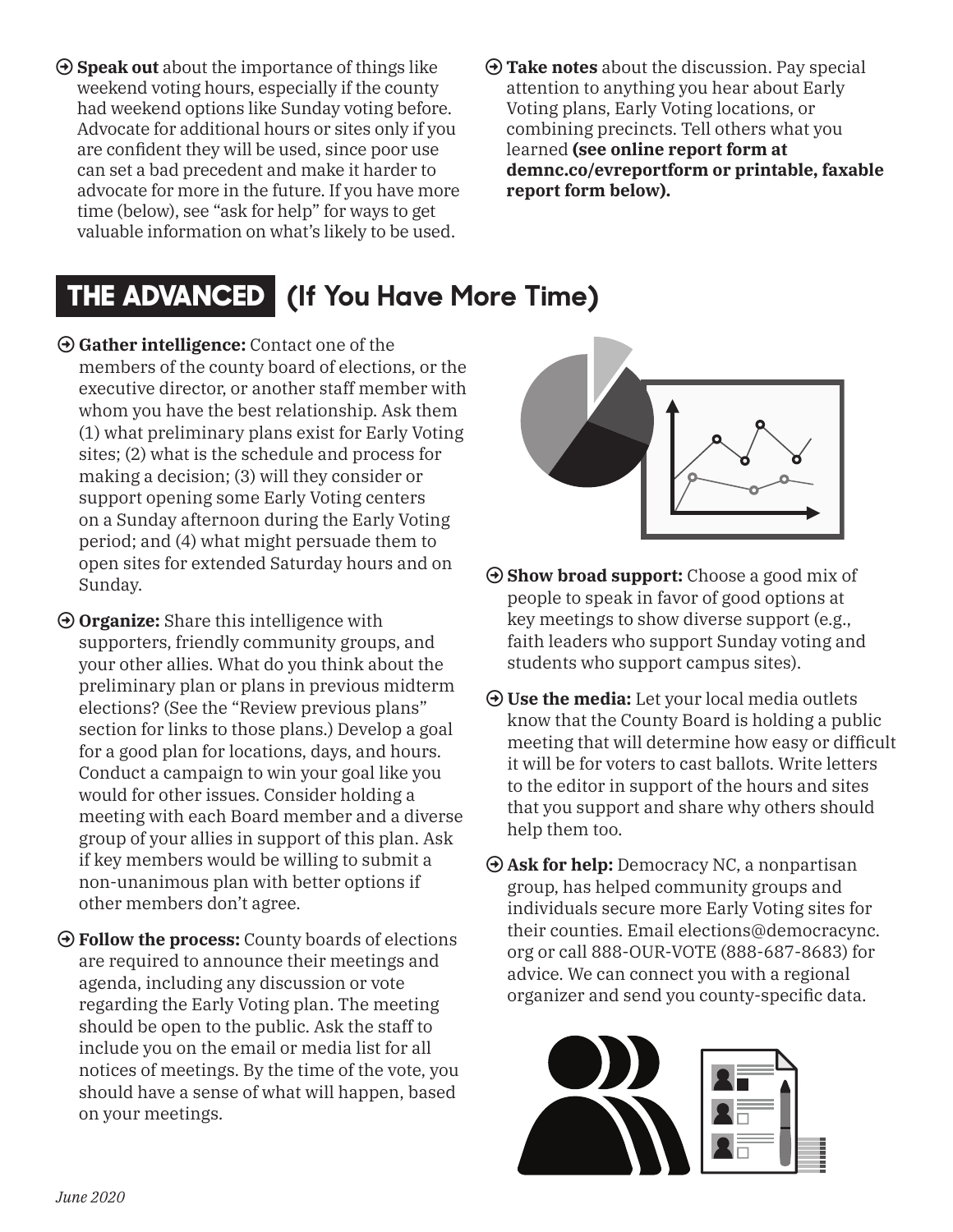# TALKING POINTS FOR EARLY VOTING ADVOCACY

#### **PROS: Some reasons for a robust Early Voting plan:**

- **Limit Long Lines:** When more voters have the chance to vote early, it can relieve long lines and stress on election officials on Election Day. Early Voting can also reduce the need to divide precincts or open more Election Day polling sites.

 Amid COVID-19: reducing long lines will be especially important as voters attempt to physically distance and minimize contact with poll workers and others.

- **Provide More Opportunity for Working Voters:** Early Voting sites provide flexible opportunities for working voters, by opening on weekends and evenings after regular work hours. Saturday and Sunday voting have the highest use per hour.

 Amid COVID-19: more options for working voters are especially important as voters attempt to avoid long lines and apply social distancing.

- **Data Backs the Site:** A college campus can have as many students and staff as a city. By the numbers, it should have an Early Voting site (with public parking).
- Amid COVID-19: large polling places with substantial parking, like those typically found on college campuses, allow for more curbside and physical distancing.
- **2 One-Stop Solves Problems:** Voters who have moved within the county or changed information can update their registration at any Early Voting center, which cuts down the need for provisional ballots on Election Day.
- A Amid COVID-19: Voter registration numbers have plummeted. Combined with mass voter removals, voters will rely on same-day registration — available only during Early Voting — as a vital safety net to vote.

#### **CONS: Reasons you'll hear NOT to open more sites:**

Staff Needs a Rest: Elections officials already work day after day and deserve a break; being tired could lead to mistakes. (Response: But other counties [and stores] have learned to stagger workers enough to be available at new hours. Your group could offer to help recruit election workers, too.)

A Amid COVID-19: New law changes could allow for counties to hire more poll workers from outof-precinct.

 $\bullet$  Not Enough Money: The budget is fixed and there's no money for more sites. (Response: Most budgets have some flexibility. Early Voting sites relieve pressure on precinct polling places on Election Day. It costs more money to divide precincts and operate Election Day sites, so good EV plans will save money.)

 Amid COVID-19: a new law should allow for more funding for safe and sanitary in-person voting.

 $\bullet$  The Plan is Done: The board has already made its decision about locations and times for Early Voting. (Response: We hope there's an opportunity to revisit the decision, especially after seeing local support for a better plan and seeing plans offered by other counties. Counties can – and do – submit revised plans to the State Board of Elections in the months ahead of the election.

- Amid COVID-19: People will be upset if a premature decision means they have to wait hours to vote in a busy election where physically distancing is desired.
- **Sunday Voting is Anti-Religious:** Opening the polls on Sunday disrespects the church and its worshipers. (Response: Ministers are leading the efforts for Sunday afternoon voting; they want their members engaged in civic life – "Souls to the Polls." The Jewish Sabbath is on Saturday, so Sunday \*is\* their weekend day to vote.)
- A Amid COVID-19: More people vote her hour on the weekends, including Sundays. These days will be crucial to relieve stress on other voting days — including Election Day — and will be even more important this year to allow for the physical distancing voters need.

 $\bullet$  It's Easy to Vote: Registration and voting are easy enough; people shouldn't participate if they can't take more initiative. (Response: Voting is a constitutional right in NC, not a privilege for the "qualified." We should do what we can to ensure that all eligible citizens vote.

A Amid COVID-19: The reality is this pandemic will impact our elections. Counties should do everything they can to make voting accessible.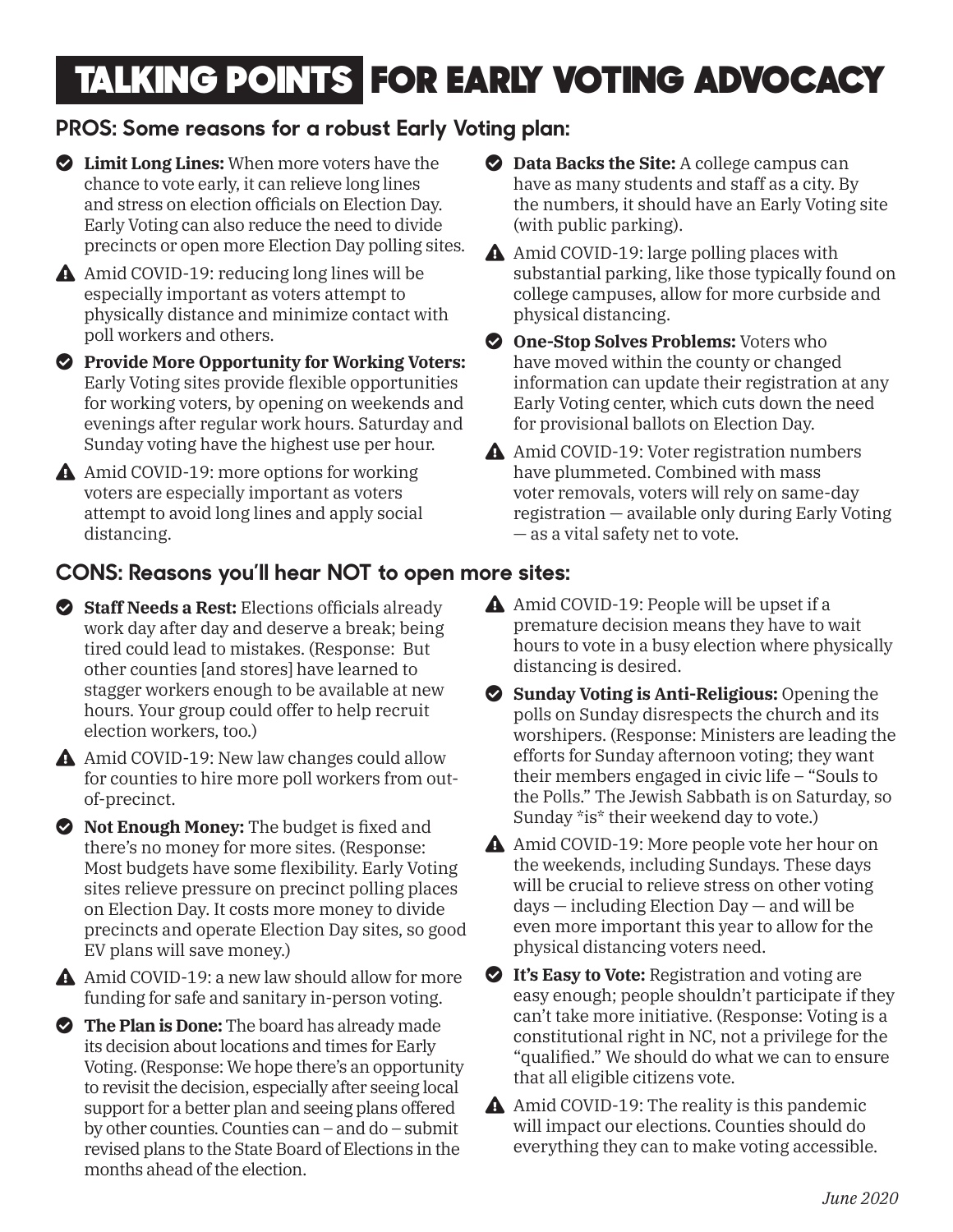# TIPS FOR ASSESSING EARLY VOTING PLANS

Information from prior election cycles is one of most critical tools you have for developing an Early Voting plan for your county. Prior plans can be found at **demnc.co/evadvocacy**. The following questions can help guide that vital work.

- **1. Is the prior presidential election plan similar to the one coming up?** For 2020, it would be helpful to look at 2008, 2012, and 2016 plans, (i.e., the most recent presidential election cycles), to determine an ideal number of voting sites and hours. Presidential elections see higher turnout than midterm cycles – so keep that in mind when asking for hours, sites, and reviewing plans. *NOTE: While Primaries are lower turnout and Primary plans may host fewer sites, you can also review your county's 2020 Primary plan to see what sites might also be available for the fall.*
- **2. Keep changes in Early Voting days in mind when reviewing previous plans.** North Carolina has seen several recent attempts to limit Early Voting. For example, 2012 was the last presidential election year with 17-days of Early Voting established at the beginning of the Early Voting planning process. In 2014, there were only 10 days of Early Voting. And in 2016, all the counties adopted plans for 10 days before a federal court restored the first week in late July of that year; counties only had two weeks to re-work their plans, and many simply chose to open the statutorily-required minimum (one site, M-F, 9 a.m.-5 p.m.) to satisfy the restored seven days. If you think having full access to Early Voting sites during the 17-day Early Voting period is important, push for your county to do better for the 2020 General.
- **3. Were any of the same decision-makers on your county Board of Elections when the last plan was decided?** Probably not. Effective 2019, County Boards of Election members are appointed every two years, and all county Boards of Elections have a new structure  $-$  five (5)-member county Boards of Elections split along partisan lines, with three Democrats and two Republicans. All this means that, while previous Early Voting plans can still inform your advocacy, you don't have any guarantee that this particular Board of Elections will act in the same way as prior Boards.
- **4. Where were the Early Voting sites in your county located in 2008, 2012 and the 2016 General? Ask:**
- $\Theta$  Were any locations the same in all four cycles? (Those are likely to be used again.)
- $\Theta$  Are the locations well-known in the community?
- $\Theta$  Are the locations easy to find from the street and using GPS?
- $\Theta$  Is there enough parking? Is there enough lighting? (Remember, it will get dark early in the fall.)
- $\Theta$  Are the locations near public transportation hubs? Colleges? Other population centers?
- $\Theta$  What neighborhoods are the Early Voting sites in? All different kinds of voters should be able to access the locations easily.

*NOTE: Because it was the last presidential election cycle (when the highest number of voters turnout), for many Early Voting locations used in 2016 may be most familiar to voters.* 

- **5. What was the schedule for Early Voting in 2012 and 2016? Did it include weekend hours?** The point of Early Voting is to make voting easier and more convenient for working people. Has your county historically done a good job of offering evening and weekend hours? If not, that's something you want to push for this year (although you want to balance your advocacy with the turnout realities explained above in Tip #1). *NOTE: Also consider whether there's anything unique about voters' work schedules in your county that make having other voting hours important.*
- **6. Are voting sites large enough to accommodate social distancing?** Lessons from recent primaries show the need for safe in-person voting options that allow for physically distancing. When reviewing past and current plans, ask: is this site large enough to allow for high turnout expectations and to safely space voters, poll workers, and voting equipment?

**With this list of questions and copies of your county's Early Voting plans from prior years, you and your community can begin thinking through what kind of Early Voting plan you would like to see in 2020. Questions? Contact us at elections@democracync.org or 888-OUR-VOTE (888-687-8683).**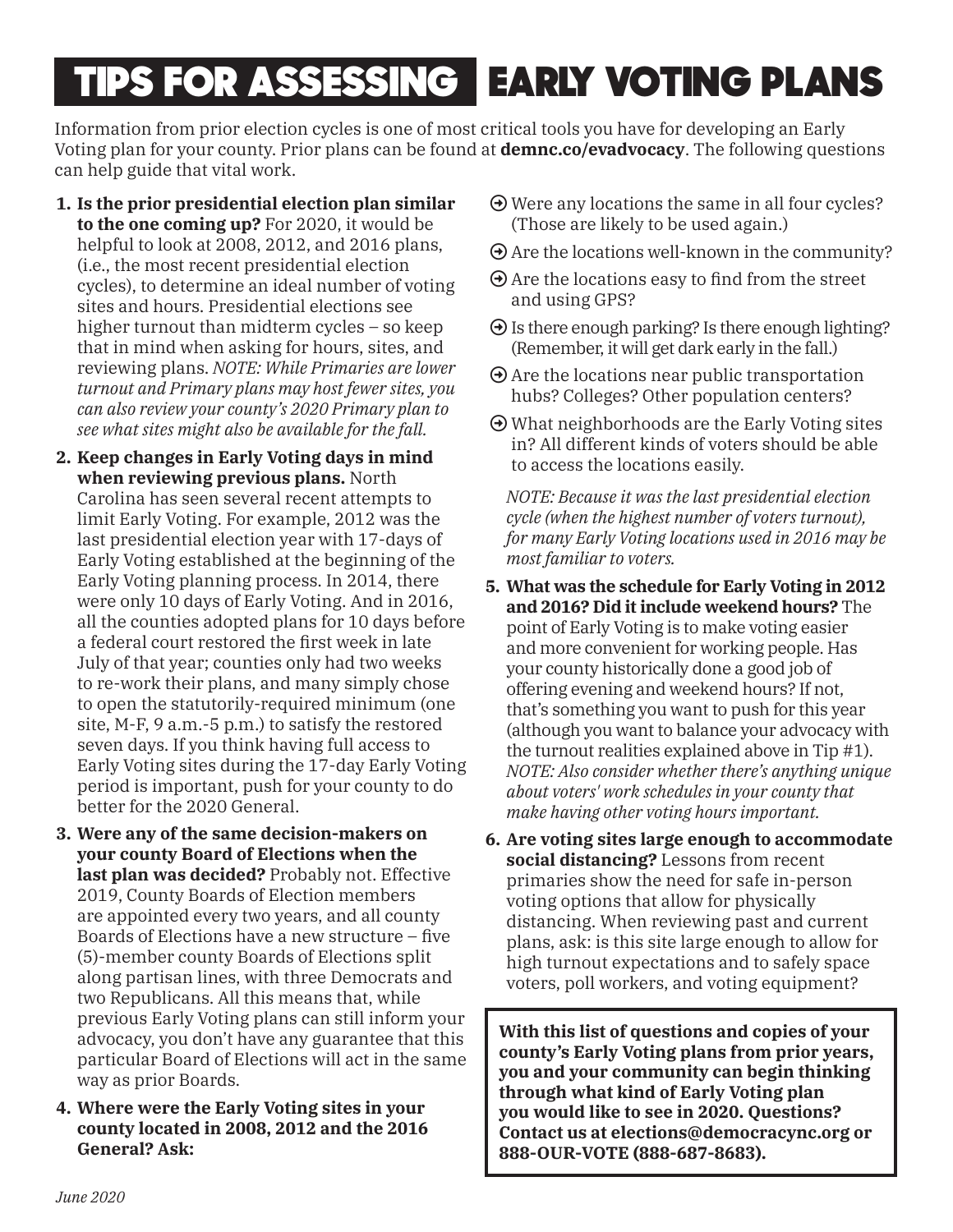### **EARLY VOTING ADVOCACY REPORT FORM**

#### **If possible, submit your responses to the questions below at: demnc.co/evreportform**

Thank you for monitoring your local County Board of Elections (BOE) meeting! Please use the following form to capture notes during the meeting. Please submit your meeting notes online at **demnc.co/evreportform** within 24 hours of the meeting. If you cannot submit your notes online, you may return the form via email (**elections@democracync.org**) or by mail (see address below).

| Did the Board members mention whether BOE offices had reduced hours or closed completely due to<br>COVID-19? If so, what, if any, office hours were mentioned? Other ways to contact the staff? |
|-------------------------------------------------------------------------------------------------------------------------------------------------------------------------------------------------|
|                                                                                                                                                                                                 |
|                                                                                                                                                                                                 |

Was it mentioned whether the county commission voted on funding Early Voting or any other electionrelated expenses for the 2020 General Election? (If so, what is that budget? If not, was there a discussion of when it might be approved?)

 $\mathcal{L}_\mathcal{L} = \mathcal{L}_\mathcal{L} = \mathcal{L}_\mathcal{L} = \mathcal{L}_\mathcal{L} = \mathcal{L}_\mathcal{L} = \mathcal{L}_\mathcal{L} = \mathcal{L}_\mathcal{L} = \mathcal{L}_\mathcal{L} = \mathcal{L}_\mathcal{L} = \mathcal{L}_\mathcal{L} = \mathcal{L}_\mathcal{L} = \mathcal{L}_\mathcal{L} = \mathcal{L}_\mathcal{L} = \mathcal{L}_\mathcal{L} = \mathcal{L}_\mathcal{L} = \mathcal{L}_\mathcal{L} = \mathcal{L}_\mathcal{L}$ 

 $\mathcal{L}_\mathcal{L} = \mathcal{L}_\mathcal{L} = \mathcal{L}_\mathcal{L} = \mathcal{L}_\mathcal{L} = \mathcal{L}_\mathcal{L} = \mathcal{L}_\mathcal{L} = \mathcal{L}_\mathcal{L} = \mathcal{L}_\mathcal{L} = \mathcal{L}_\mathcal{L} = \mathcal{L}_\mathcal{L} = \mathcal{L}_\mathcal{L} = \mathcal{L}_\mathcal{L} = \mathcal{L}_\mathcal{L} = \mathcal{L}_\mathcal{L} = \mathcal{L}_\mathcal{L} = \mathcal{L}_\mathcal{L} = \mathcal{L}_\mathcal{L}$ \_\_\_\_\_\_\_\_\_\_\_\_\_\_\_\_\_\_\_\_\_\_\_\_\_\_\_\_\_\_\_\_\_\_\_\_\_\_\_\_\_\_\_\_\_\_\_\_\_\_\_\_\_\_\_\_\_\_\_\_\_\_\_\_\_\_\_\_\_\_\_\_\_\_\_\_\_\_\_\_\_\_\_\_\_\_\_\_

 $\mathcal{L}_\mathcal{L} = \mathcal{L}_\mathcal{L} = \mathcal{L}_\mathcal{L} = \mathcal{L}_\mathcal{L} = \mathcal{L}_\mathcal{L} = \mathcal{L}_\mathcal{L} = \mathcal{L}_\mathcal{L} = \mathcal{L}_\mathcal{L} = \mathcal{L}_\mathcal{L} = \mathcal{L}_\mathcal{L} = \mathcal{L}_\mathcal{L} = \mathcal{L}_\mathcal{L} = \mathcal{L}_\mathcal{L} = \mathcal{L}_\mathcal{L} = \mathcal{L}_\mathcal{L} = \mathcal{L}_\mathcal{L} = \mathcal{L}_\mathcal{L}$  $\mathcal{L}_\mathcal{L} = \mathcal{L}_\mathcal{L} = \mathcal{L}_\mathcal{L} = \mathcal{L}_\mathcal{L} = \mathcal{L}_\mathcal{L} = \mathcal{L}_\mathcal{L} = \mathcal{L}_\mathcal{L} = \mathcal{L}_\mathcal{L} = \mathcal{L}_\mathcal{L} = \mathcal{L}_\mathcal{L} = \mathcal{L}_\mathcal{L} = \mathcal{L}_\mathcal{L} = \mathcal{L}_\mathcal{L} = \mathcal{L}_\mathcal{L} = \mathcal{L}_\mathcal{L} = \mathcal{L}_\mathcal{L} = \mathcal{L}_\mathcal{L}$  $\mathcal{L}_\mathcal{L} = \mathcal{L}_\mathcal{L} = \mathcal{L}_\mathcal{L} = \mathcal{L}_\mathcal{L} = \mathcal{L}_\mathcal{L} = \mathcal{L}_\mathcal{L} = \mathcal{L}_\mathcal{L} = \mathcal{L}_\mathcal{L} = \mathcal{L}_\mathcal{L} = \mathcal{L}_\mathcal{L} = \mathcal{L}_\mathcal{L} = \mathcal{L}_\mathcal{L} = \mathcal{L}_\mathcal{L} = \mathcal{L}_\mathcal{L} = \mathcal{L}_\mathcal{L} = \mathcal{L}_\mathcal{L} = \mathcal{L}_\mathcal{L}$  $\mathcal{L}_\mathcal{L} = \mathcal{L}_\mathcal{L} = \mathcal{L}_\mathcal{L} = \mathcal{L}_\mathcal{L} = \mathcal{L}_\mathcal{L} = \mathcal{L}_\mathcal{L} = \mathcal{L}_\mathcal{L} = \mathcal{L}_\mathcal{L} = \mathcal{L}_\mathcal{L} = \mathcal{L}_\mathcal{L} = \mathcal{L}_\mathcal{L} = \mathcal{L}_\mathcal{L} = \mathcal{L}_\mathcal{L} = \mathcal{L}_\mathcal{L} = \mathcal{L}_\mathcal{L} = \mathcal{L}_\mathcal{L} = \mathcal{L}_\mathcal{L}$ 

Was there any mention of absentee ballot preparedness, election staffing issues or poll worker recruitment, sanitization or other health-related precautions, or budget-related concerns? Please explain any and all discussions.

Did Board members mention whether the county has provided drop boxes for voter registration or absentee request forms?

 $\mathcal{L}_\mathcal{L} = \mathcal{L}_\mathcal{L} = \mathcal{L}_\mathcal{L} = \mathcal{L}_\mathcal{L} = \mathcal{L}_\mathcal{L} = \mathcal{L}_\mathcal{L} = \mathcal{L}_\mathcal{L} = \mathcal{L}_\mathcal{L} = \mathcal{L}_\mathcal{L} = \mathcal{L}_\mathcal{L} = \mathcal{L}_\mathcal{L} = \mathcal{L}_\mathcal{L} = \mathcal{L}_\mathcal{L} = \mathcal{L}_\mathcal{L} = \mathcal{L}_\mathcal{L} = \mathcal{L}_\mathcal{L} = \mathcal{L}_\mathcal{L}$  $\mathcal{L}_\mathcal{L} = \mathcal{L}_\mathcal{L} = \mathcal{L}_\mathcal{L} = \mathcal{L}_\mathcal{L} = \mathcal{L}_\mathcal{L} = \mathcal{L}_\mathcal{L} = \mathcal{L}_\mathcal{L} = \mathcal{L}_\mathcal{L} = \mathcal{L}_\mathcal{L} = \mathcal{L}_\mathcal{L} = \mathcal{L}_\mathcal{L} = \mathcal{L}_\mathcal{L} = \mathcal{L}_\mathcal{L} = \mathcal{L}_\mathcal{L} = \mathcal{L}_\mathcal{L} = \mathcal{L}_\mathcal{L} = \mathcal{L}_\mathcal{L}$  $\mathcal{L}_\mathcal{L} = \mathcal{L}_\mathcal{L} = \mathcal{L}_\mathcal{L} = \mathcal{L}_\mathcal{L} = \mathcal{L}_\mathcal{L} = \mathcal{L}_\mathcal{L} = \mathcal{L}_\mathcal{L} = \mathcal{L}_\mathcal{L} = \mathcal{L}_\mathcal{L} = \mathcal{L}_\mathcal{L} = \mathcal{L}_\mathcal{L} = \mathcal{L}_\mathcal{L} = \mathcal{L}_\mathcal{L} = \mathcal{L}_\mathcal{L} = \mathcal{L}_\mathcal{L} = \mathcal{L}_\mathcal{L} = \mathcal{L}_\mathcal{L}$